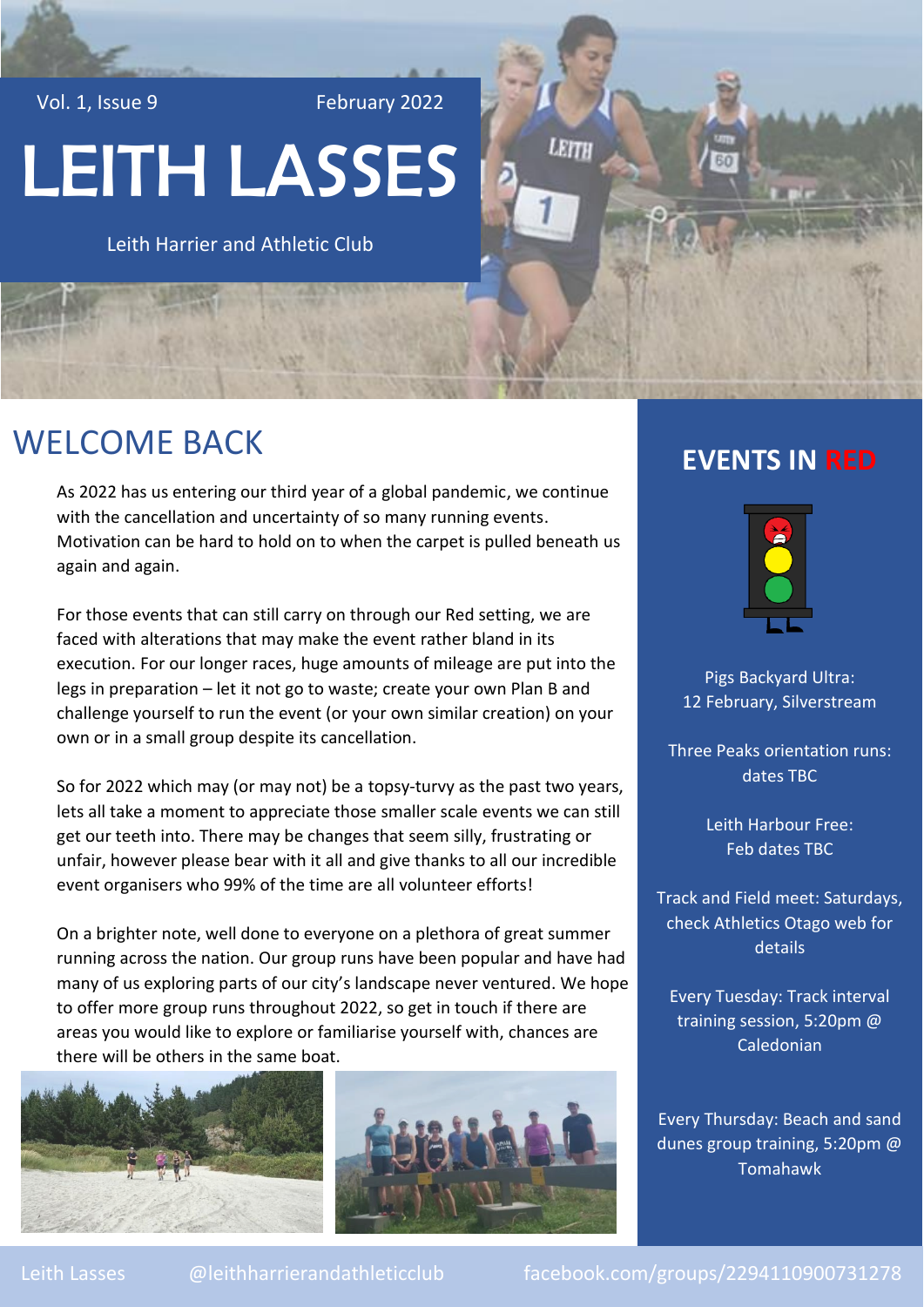## Feeling Harassed? Not Today!

*"I worry about what I wear out running – not because of how I look to others, but because of what some men will yell at me"*

**XIXDAMARKEESSEN** 

A grim but all too true thought for many of us. 84% of women report being harassed while out running. Some never make it home. A sobering statistic in the post "me too movement" world.

Granted running within Dunedin as a female is a safer part of the world and any abuse is at the minor end of the scale, many women continue to feel hesitant to run on their own even in our small and relatively safe city.

NOT TODAY is a short documentary created by Runners World which powerfully examines the realities of the grim statistic—and the determination to change it—through the stories of three women who experienced violence while running. Mollie Tibbetts and Wendy Martinez were both killed, while Kelly Herron survived her encounter. Their tragic stories rippled through their families, friends, and even those who never knew them, leading ultimately beyond grief and fear to inspiration to make running safer for women.

Source: Runners World

Check out the documentary in the below link:

[https://www.runnersworld.com/runners-stories/a34485479/watch-not](https://www.runnersworld.com/runners-stories/a34485479/watch-not-today/)[today/](https://www.runnersworld.com/runners-stories/a34485479/watch-not-today/)

# Grass running

As cross-country season looms in the not too distant future, now is a great time to get the body in tune with a little grass running. The local sports fields are in great condition this summer.

The uneven and softer surface of grass means you need to use more power in each stride to run as fast as you would on pavement. The subtleties of grass terrain also encourages the activation of smaller muscles in our feet, ankles, legs and hips that are otherwise unengaged on pavement. Improved proprioception, balance and overall leg strength as well as reduced injury occurrence are benefits that cannot be overlooked.

Don't be disheartened if you find your pace much slower on the grass - this is normal. For a similar effort, the average runner slows by about 10 - 20 seconds per kilometre on grass.

#### **Female Runner Education Evening**

**REACTION** 

Online event: Thursday 24 February 9:00pm. Tickets AUD \$20 for access - link below

*A unique event for female runners to learn, connect and improve their health and running performance.*

Topics include your menstrual cycle, nutrition, breast pain, pelvic floor dysfunction, body image, creating routine, motivation and making exercise a priority in your life.

Expect thought-provoking discussion in a supportive environment that will help you to work effectively with your mind and body so you can be your best.



[https://www.facebook.com/events/](https://www.facebook.com/events/3040601316156808/?acontext=%7B%22event_action_history%22%3A%5b%7B%22mechanism%22%3A%22your_upcoming_events_unit%22%2C%22surface%22%3A%22bookmark%22%7D%5d%2C%22ref_notif_type%22%3Anull%7D) [3040601316156808/?acontext=%7](https://www.facebook.com/events/3040601316156808/?acontext=%7B%22event_action_history%22%3A%5b%7B%22mechanism%22%3A%22your_upcoming_events_unit%22%2C%22surface%22%3A%22bookmark%22%7D%5d%2C%22ref_notif_type%22%3Anull%7D) [B%22event\\_action\\_history%22%3A\[](https://www.facebook.com/events/3040601316156808/?acontext=%7B%22event_action_history%22%3A%5b%7B%22mechanism%22%3A%22your_upcoming_events_unit%22%2C%22surface%22%3A%22bookmark%22%7D%5d%2C%22ref_notif_type%22%3Anull%7D) [%7B%22mechanism%22%3A%22yo](https://www.facebook.com/events/3040601316156808/?acontext=%7B%22event_action_history%22%3A%5b%7B%22mechanism%22%3A%22your_upcoming_events_unit%22%2C%22surface%22%3A%22bookmark%22%7D%5d%2C%22ref_notif_type%22%3Anull%7D) [ur\\_upcoming\\_events\\_unit%22%2C](https://www.facebook.com/events/3040601316156808/?acontext=%7B%22event_action_history%22%3A%5b%7B%22mechanism%22%3A%22your_upcoming_events_unit%22%2C%22surface%22%3A%22bookmark%22%7D%5d%2C%22ref_notif_type%22%3Anull%7D) [%22surface%22%3A%22bookmark](https://www.facebook.com/events/3040601316156808/?acontext=%7B%22event_action_history%22%3A%5b%7B%22mechanism%22%3A%22your_upcoming_events_unit%22%2C%22surface%22%3A%22bookmark%22%7D%5d%2C%22ref_notif_type%22%3Anull%7D) [%22%7D\]%2C%22ref\\_notif\\_type%2](https://www.facebook.com/events/3040601316156808/?acontext=%7B%22event_action_history%22%3A%5b%7B%22mechanism%22%3A%22your_upcoming_events_unit%22%2C%22surface%22%3A%22bookmark%22%7D%5d%2C%22ref_notif_type%22%3Anull%7D) [2%3Anull%7D](https://www.facebook.com/events/3040601316156808/?acontext=%7B%22event_action_history%22%3A%5b%7B%22mechanism%22%3A%22your_upcoming_events_unit%22%2C%22surface%22%3A%22bookmark%22%7D%5d%2C%22ref_notif_type%22%3Anull%7D)